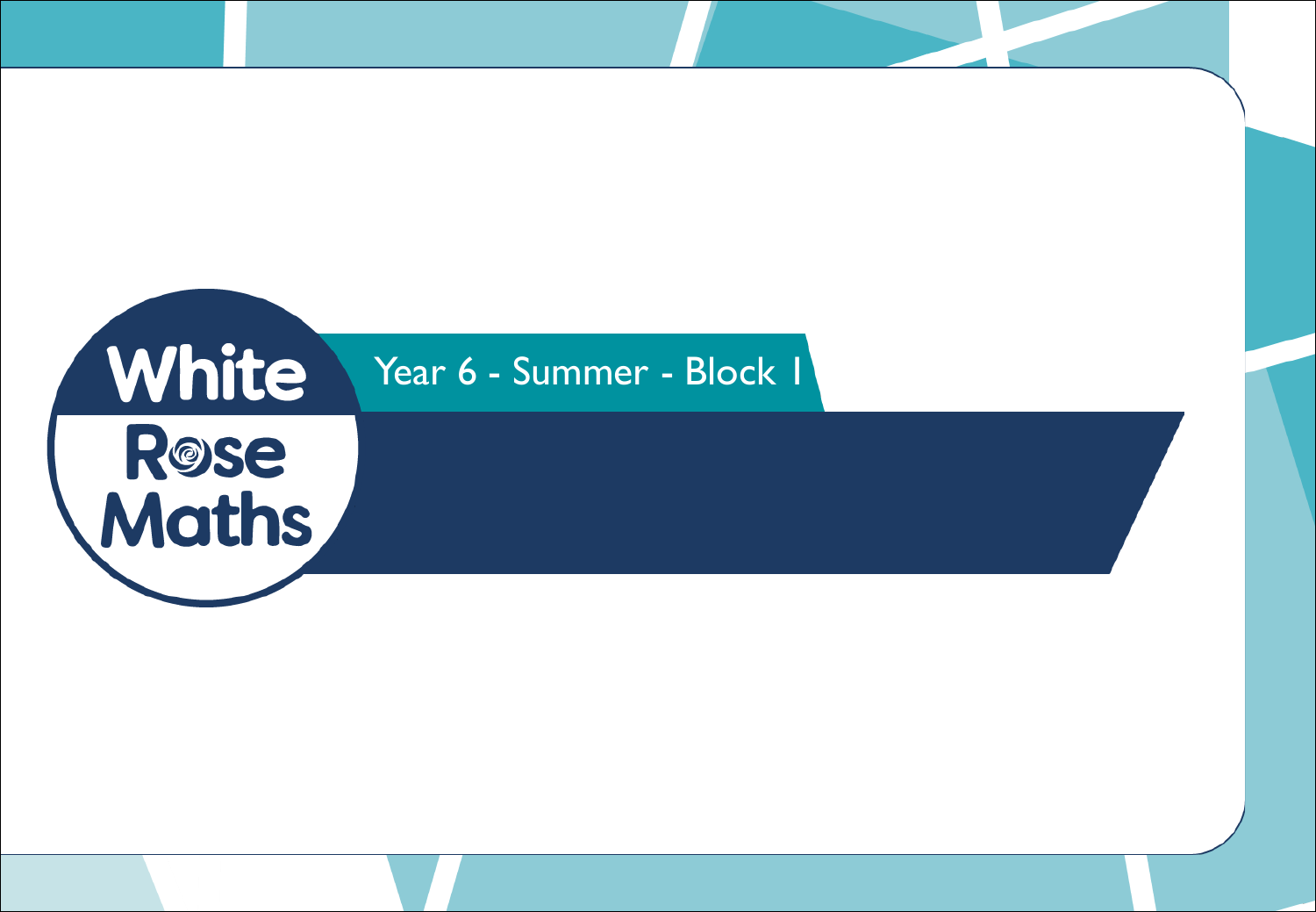

Cut out a circle and draw a line from the centre to the edge. Add a spinner in the centre.



Put the arrow in the starting position as shown above. Turn over a flash card with an angle on.

Estimate the given angle by moving the spinner.

Check how close you are using a protractor.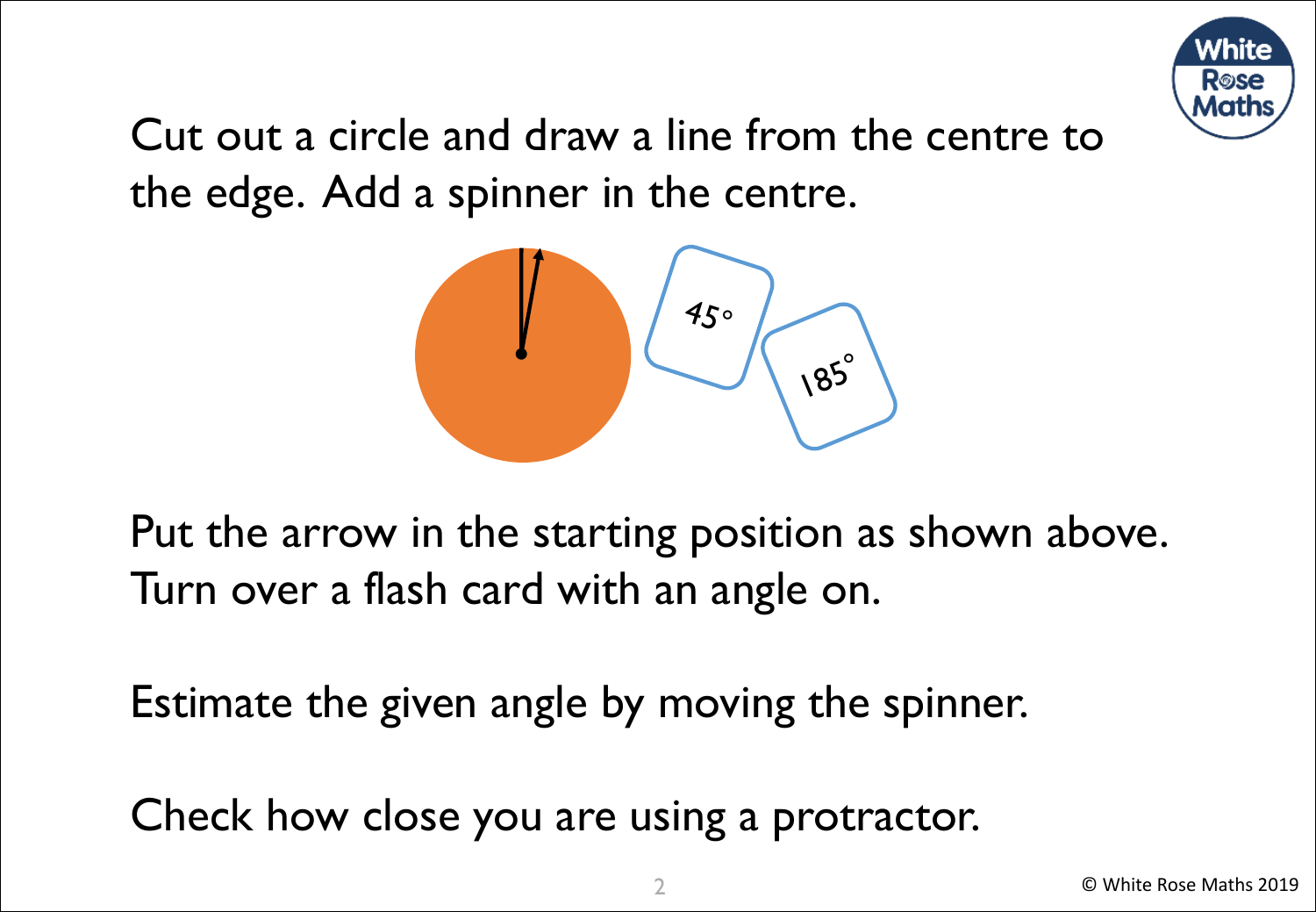

Alex measures this angle:





She says it is 130°

Explain what she has done wrong.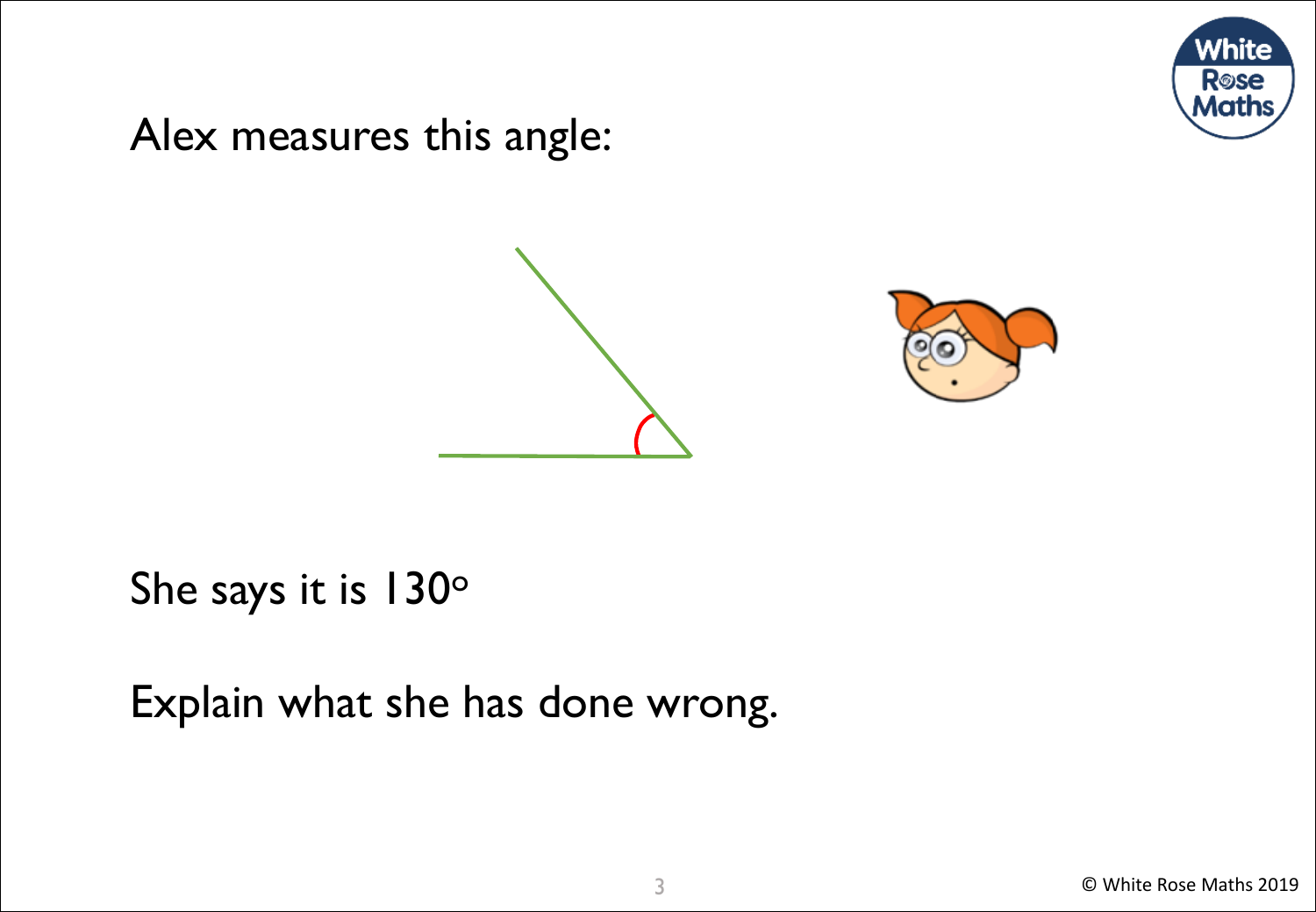

Dora and Eva are asked how many degrees there are between North-West and South-West.



Who do you agree with? Explain why.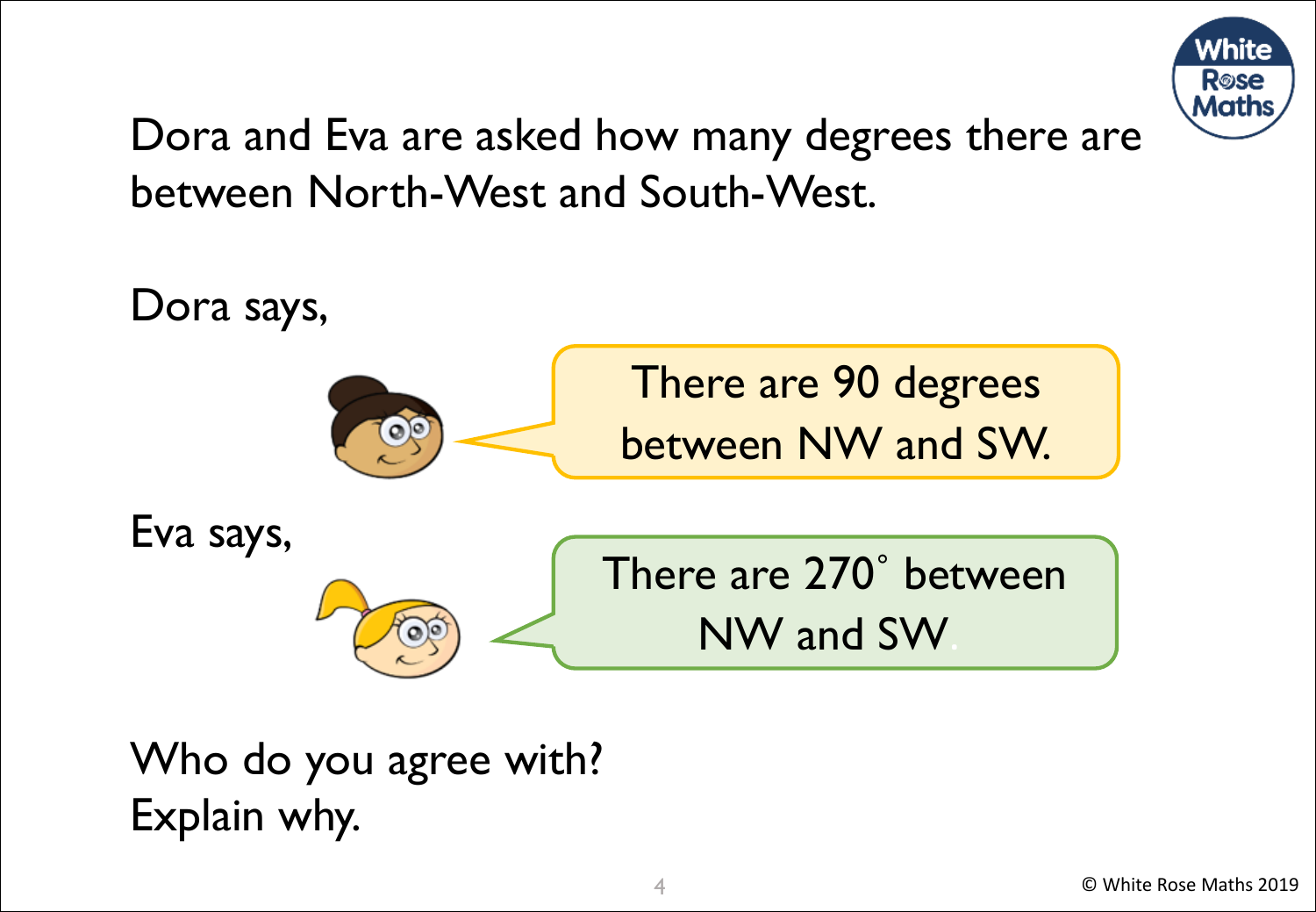

If it takes 60 minutes for the minute hand to travel all the way around the clock, how many degrees does the minute hand travel in:

- 7 minutes
- 12 minutes

How many minutes have passed if the minute hand has moved 162°?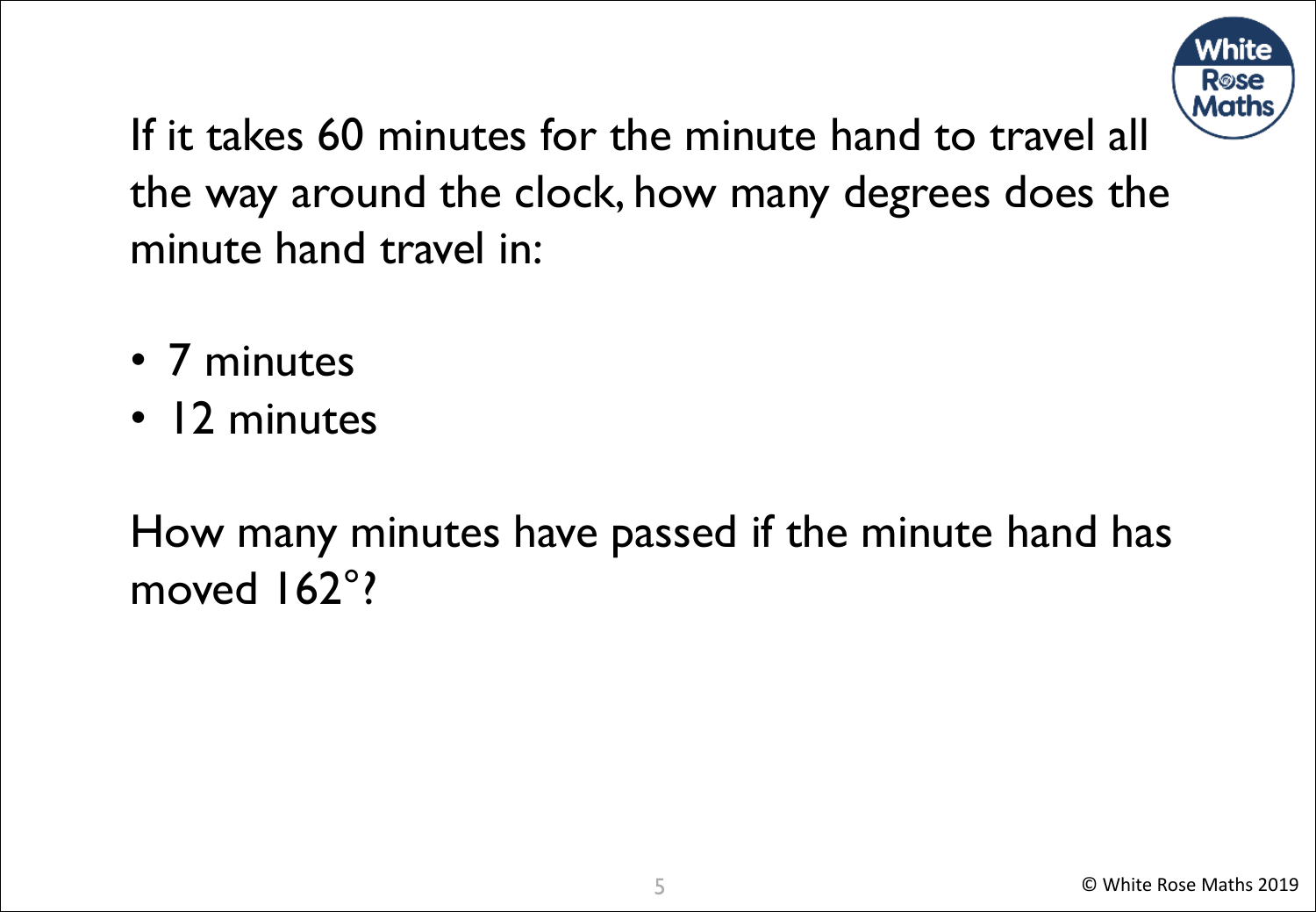

# **Always, Sometimes, Never.**

W to  $S = 90$  degrees NE to  $SW = 180$  degrees E to SE in a clockwise direction > 90°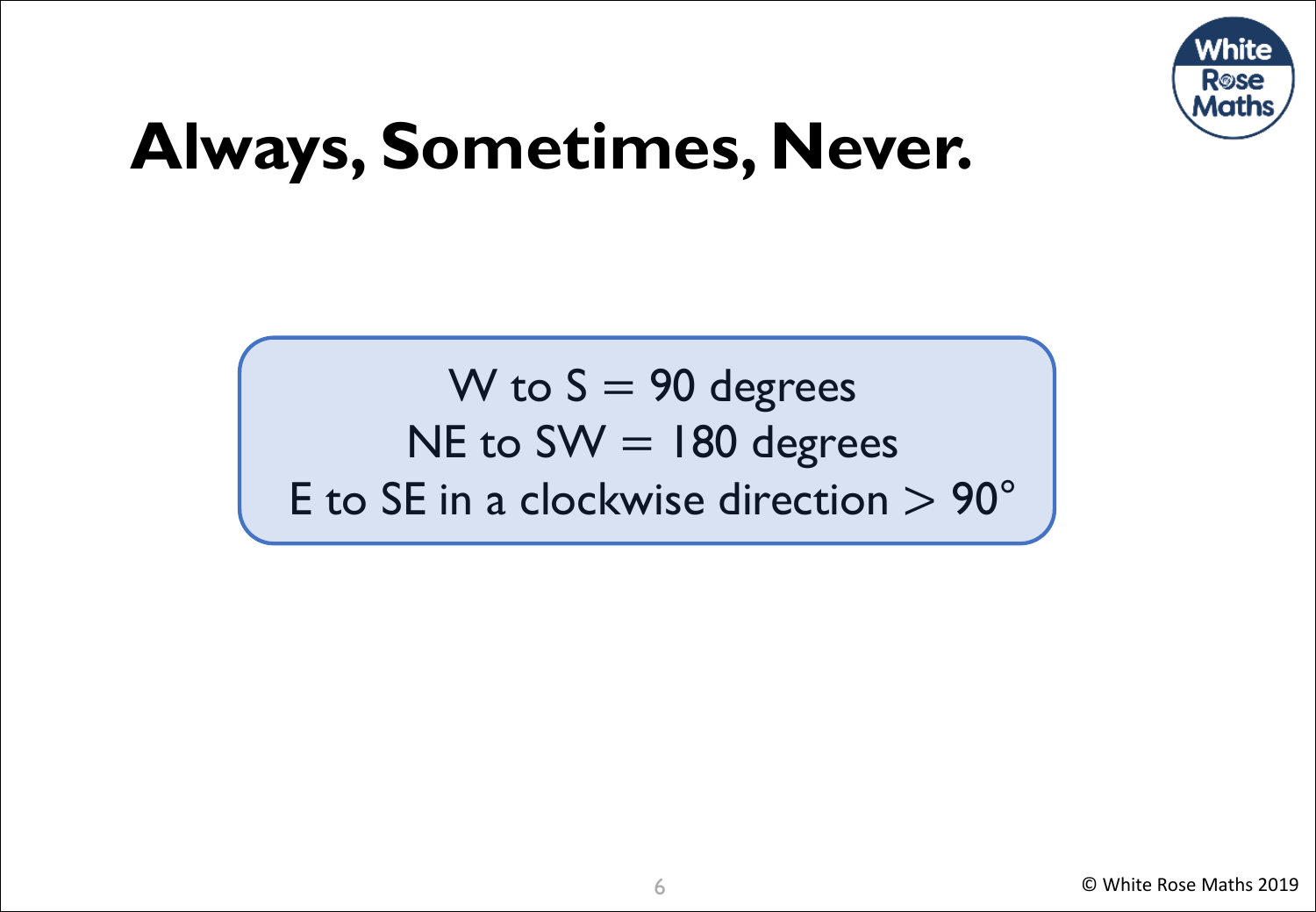

There are five equal angles around a point.

What is the size of each angle?

Explain how you know.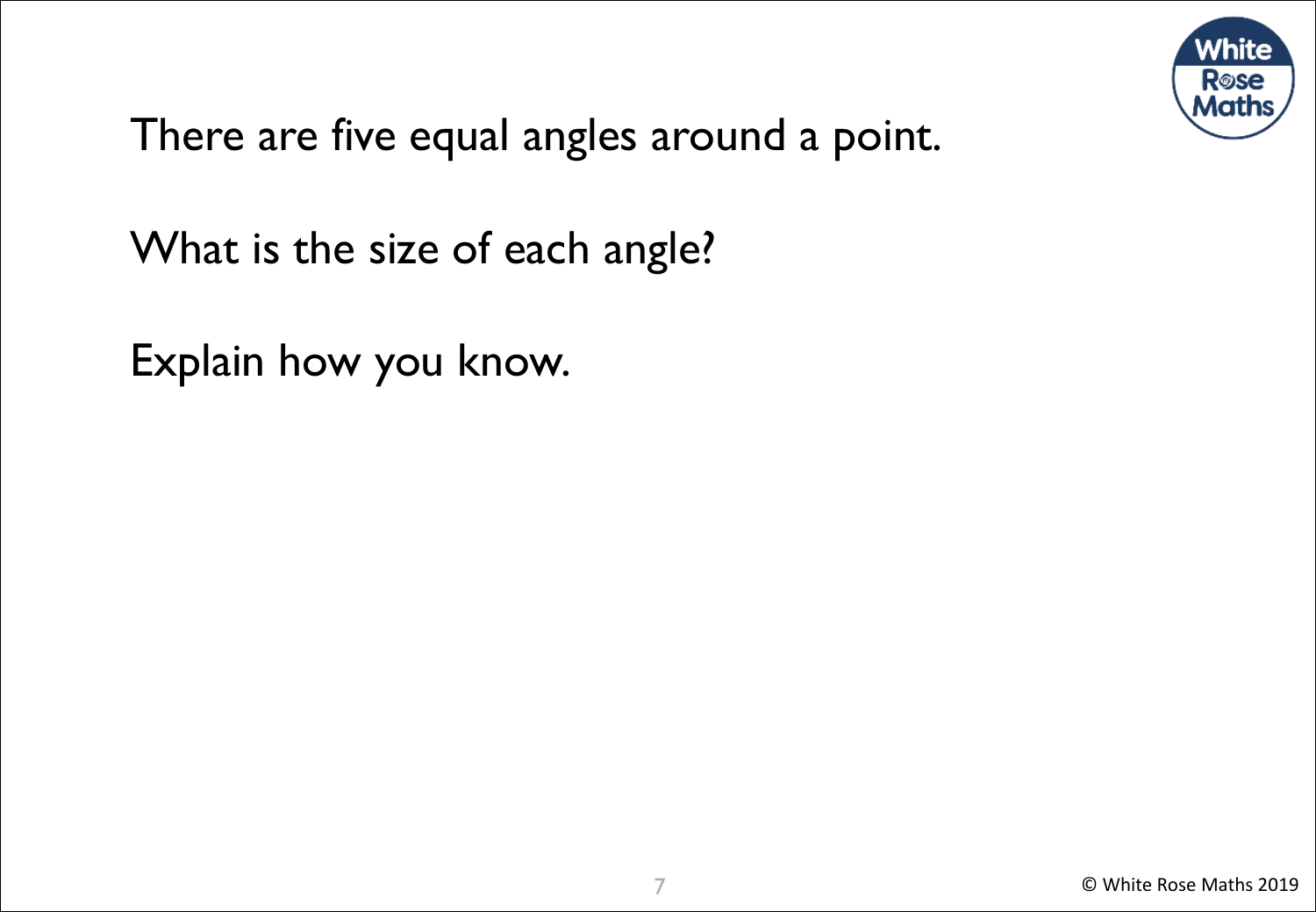

Four angles are at a point on a straight line.

```
One angle is 81°
```
The other three angles are equal.

What size are the other three angles?

Draw a diagram to prove your answer.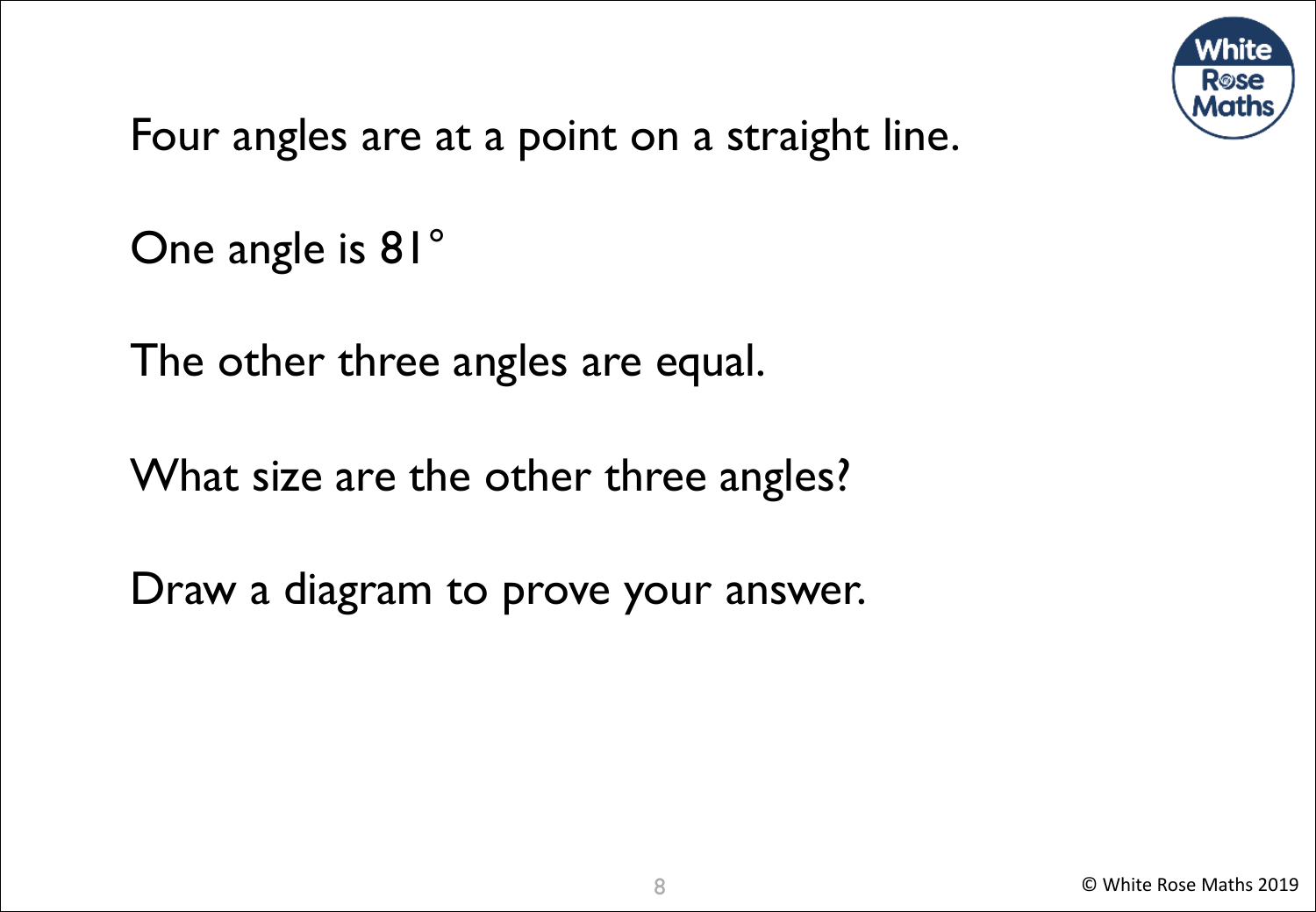

Here is a pie chart showing the colour of cars sold by a car dealer. Sales



The number of blue cars sold is equal to the total number of red and green cars sold.

The number of red cars sold is twice the number of green cars sold.

Work out the size of the angle for each section of the pie chart.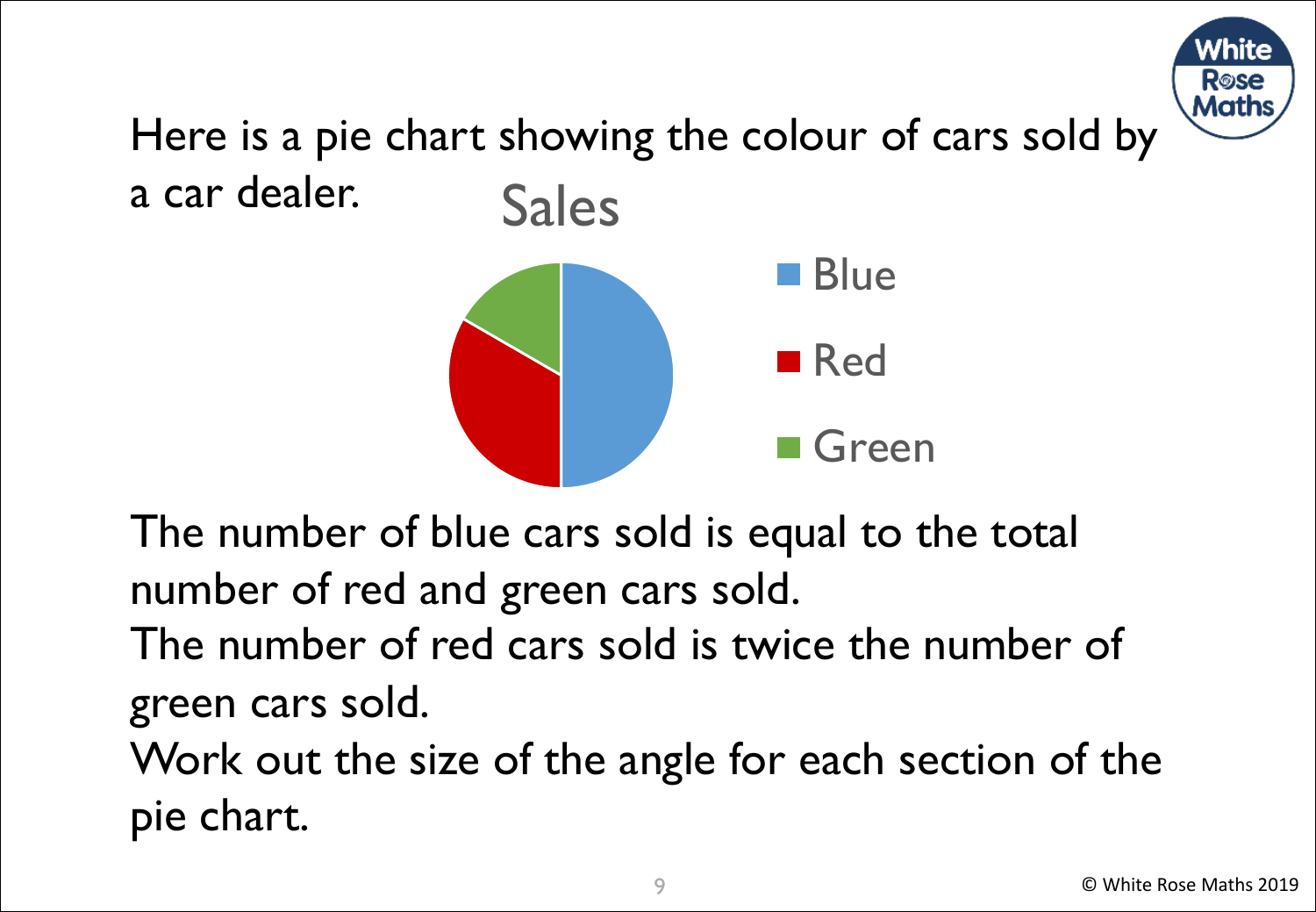

The diagram below is drawn using three straight lines.



Whitney says that it's not possible to calculate all of the missing angles.

Do you agree? Explain why.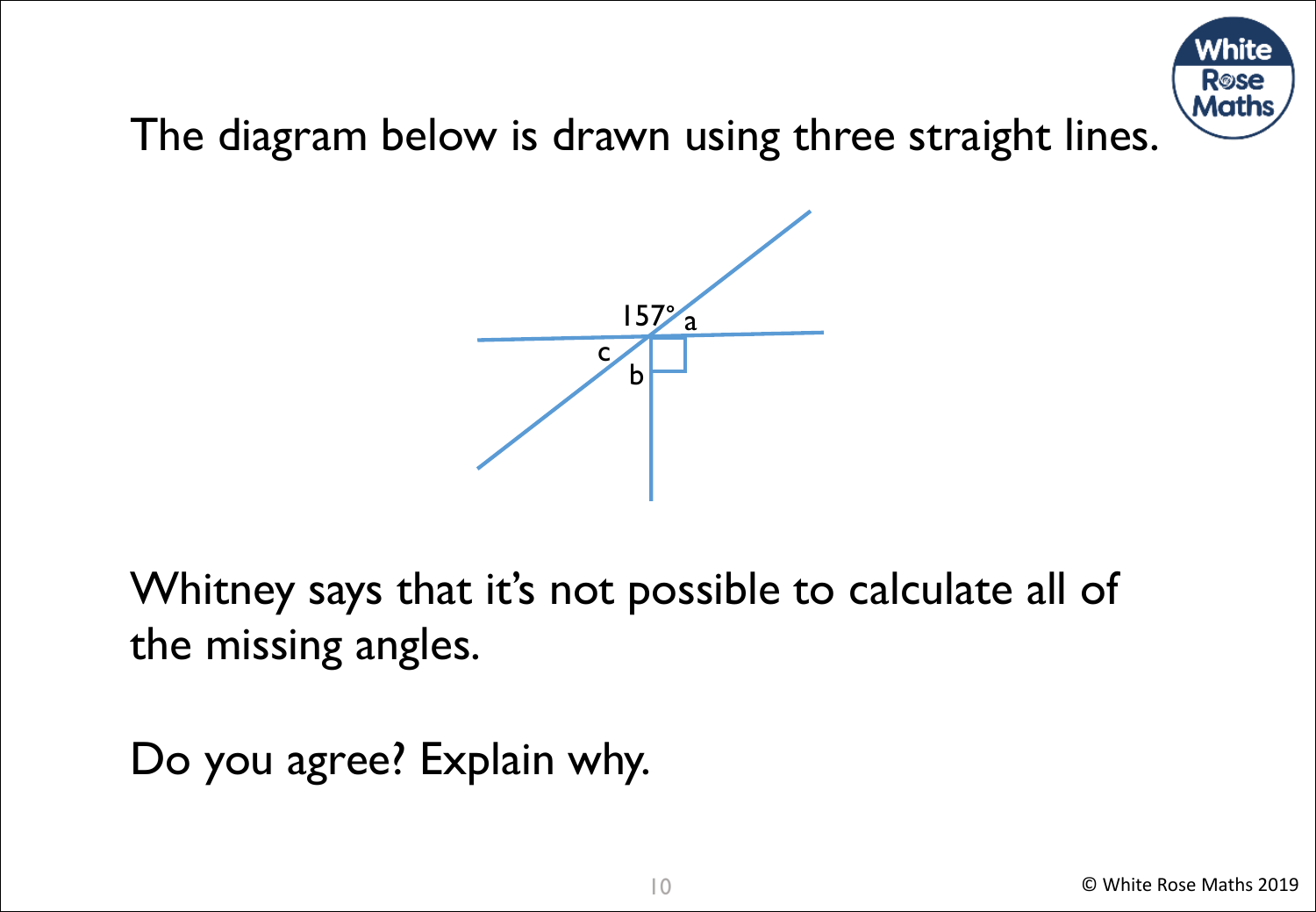



Amir says that angle g is equal to 30° because vertically opposite angles are equal.

Do you agree? Explain your answer.

Find the size of all missing angles. Is there more than one way to find the size of each angle?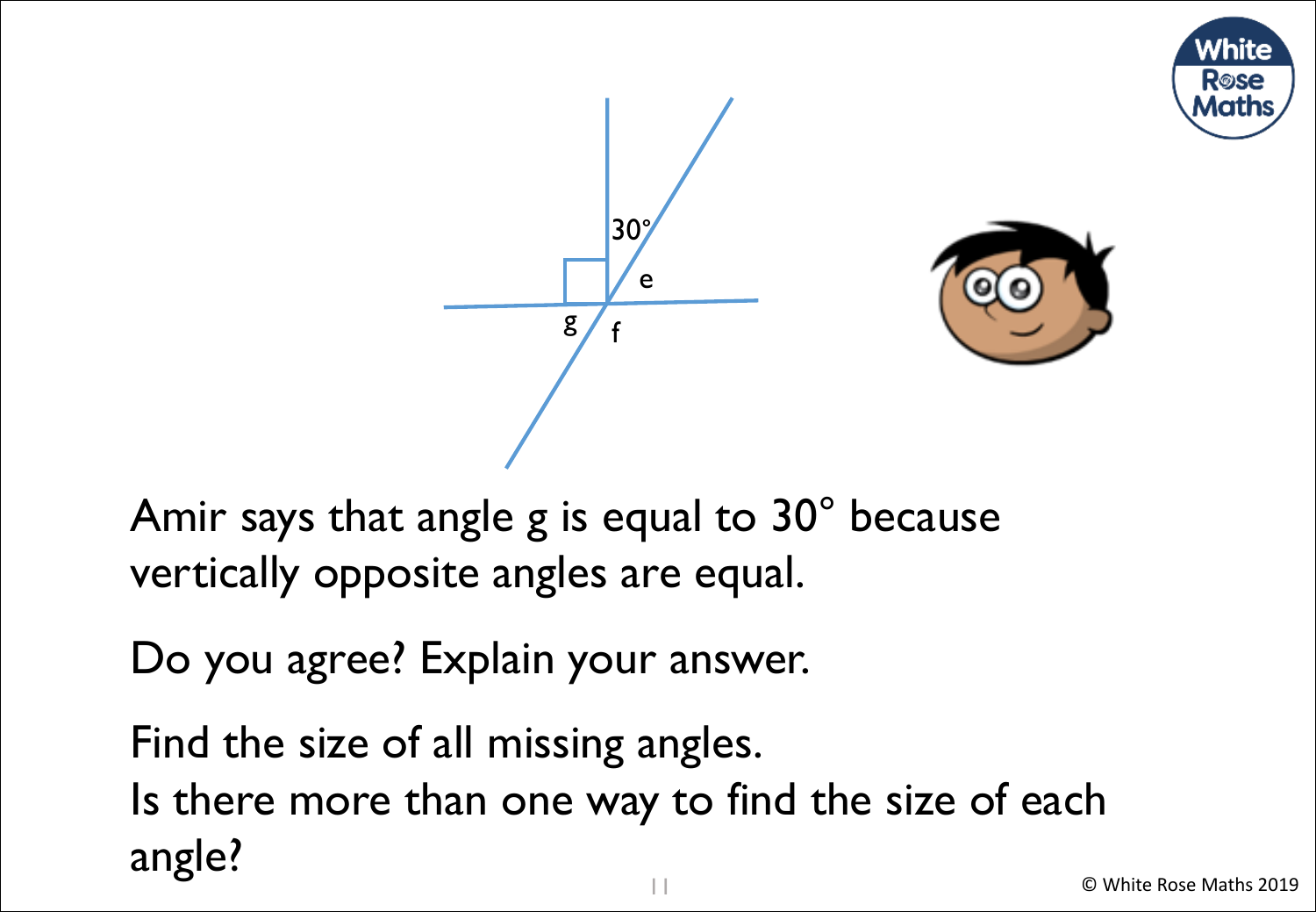

### Amir says,



### Can Amir be correct? Can you demonstrate this?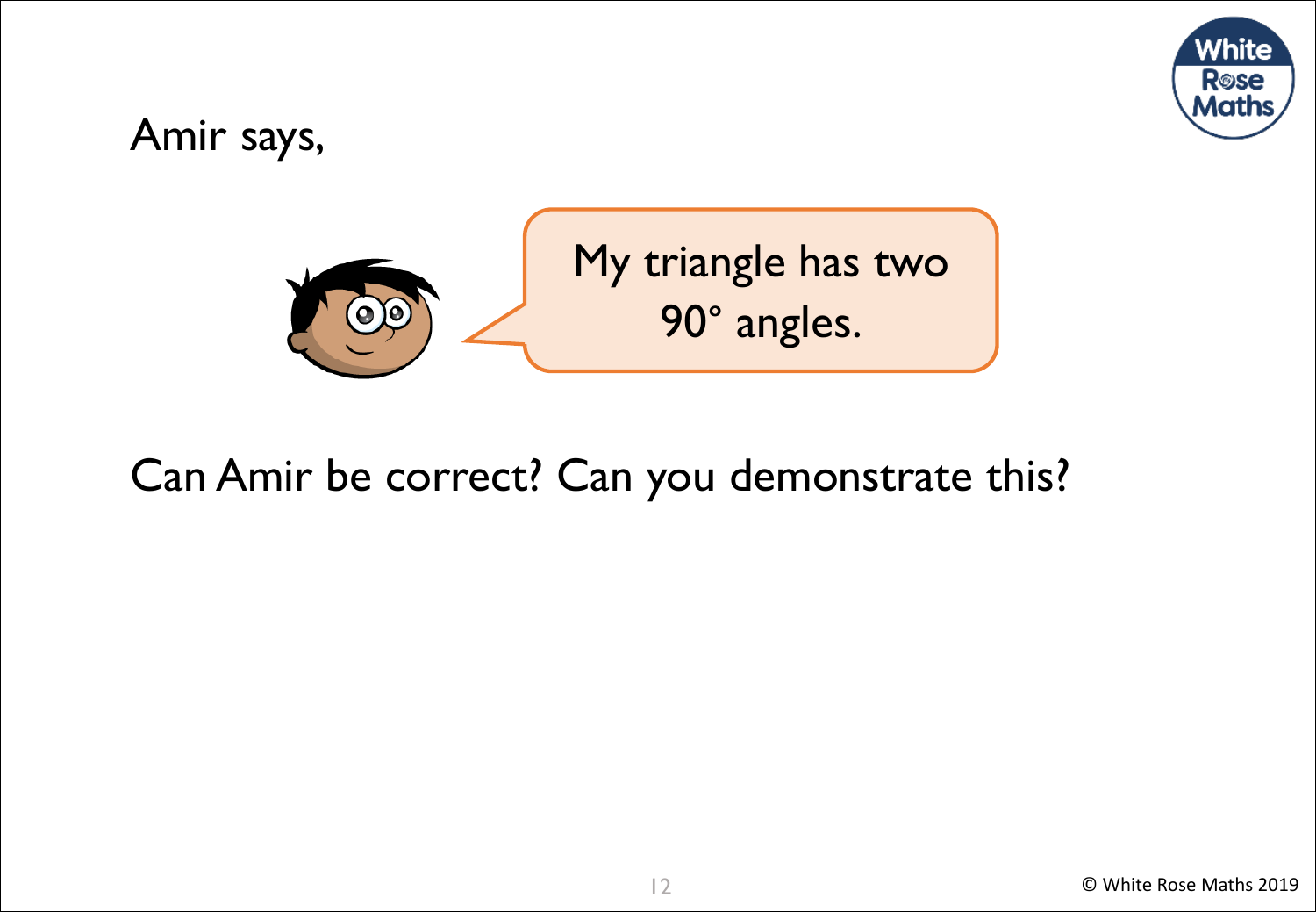

### Eva says,



My triangle is a scalene triangle. One angle is obtuse. One of the angles measures 56° The obtuse angle is three times the smallest angle.

Work out the size of each of the angles in the triangle.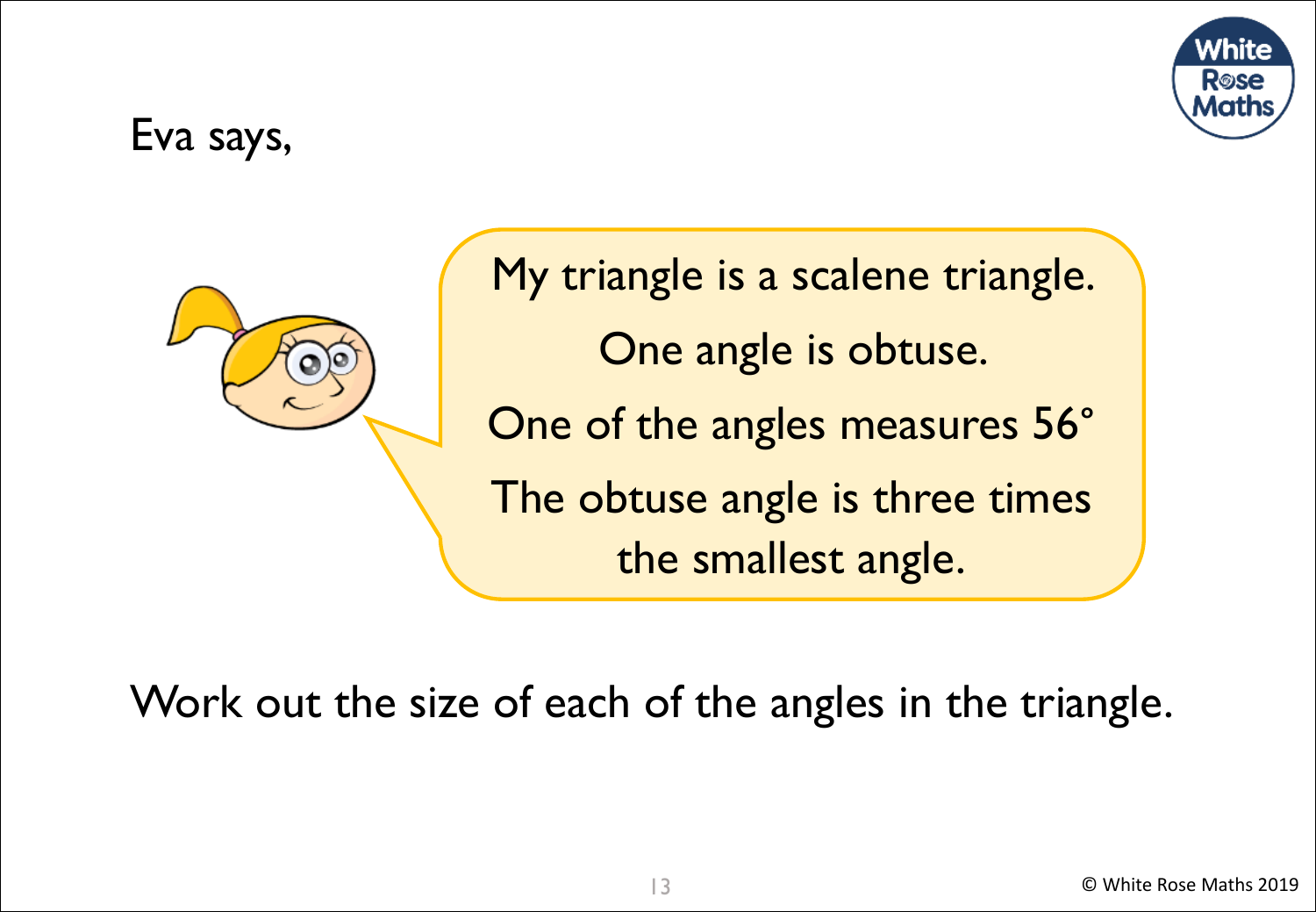

## **True or False?**

A triangle can never have 3 acute angles.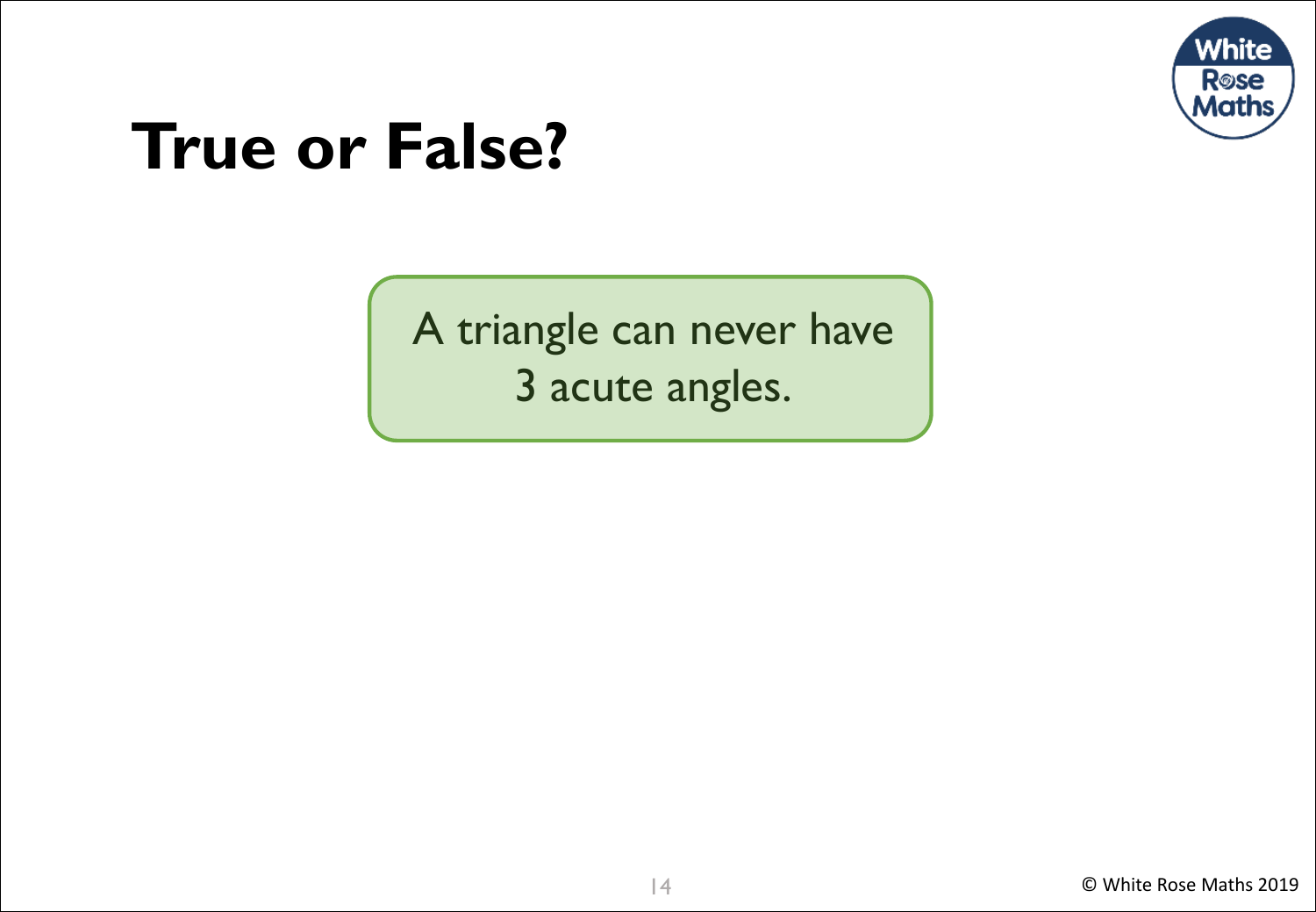

I have an isosceles triangle.

One angle measures 42 degrees.

What could the other angles measure?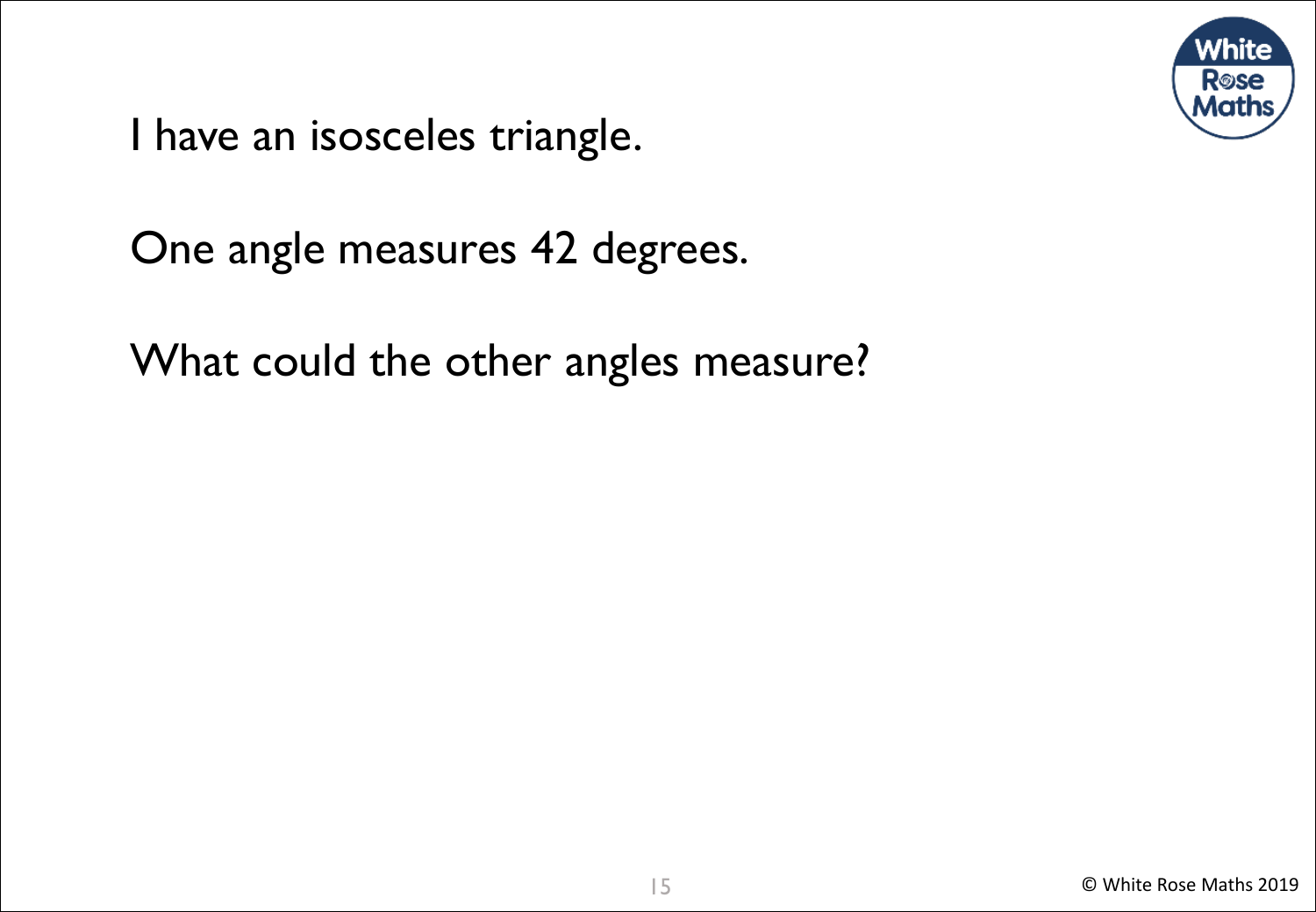



What type of triangle is each person describing? Explain how you know.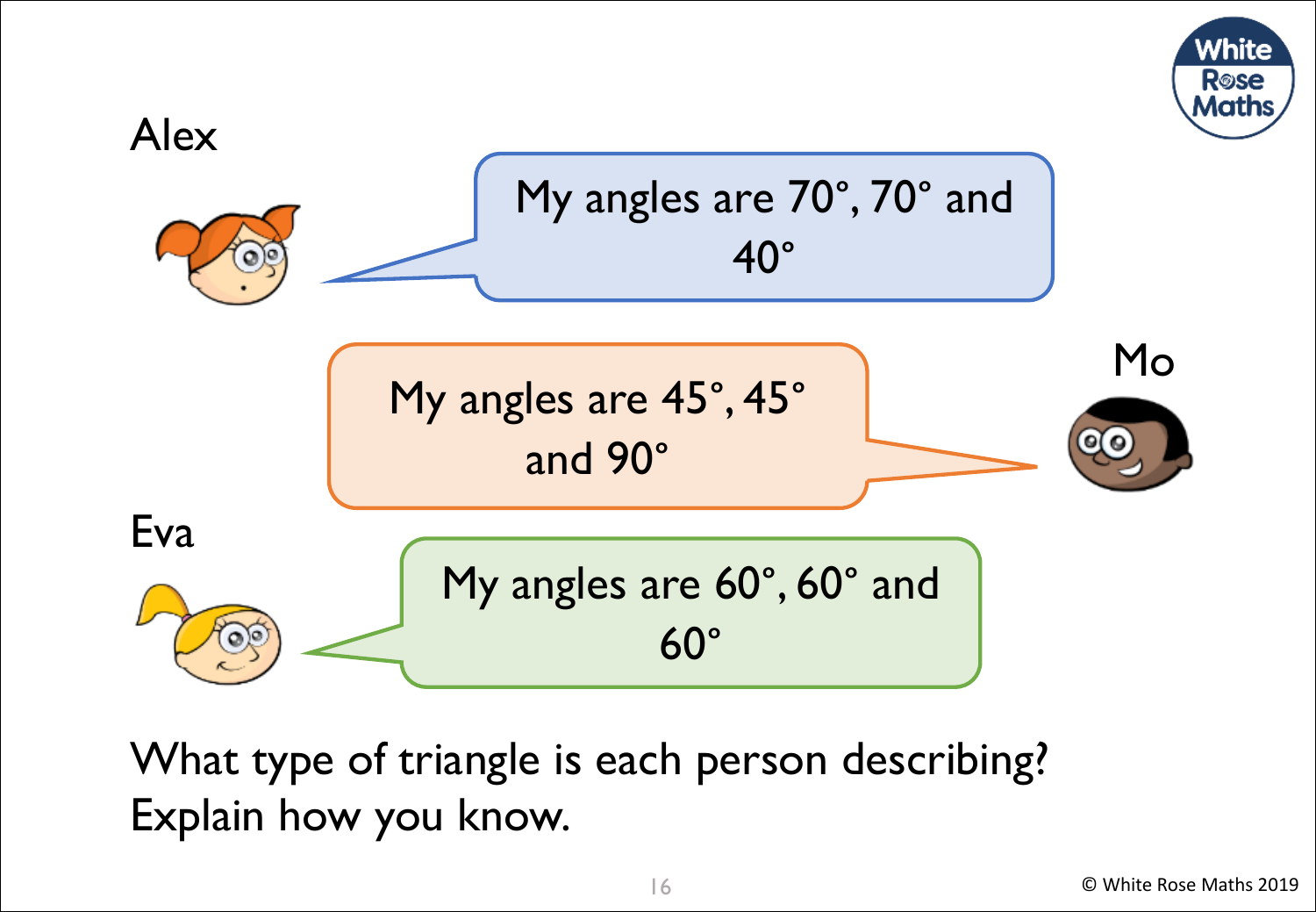

How many sentences can you write to express the relationships between the angles in the triangles? One has been done for you.



 $40^{\circ}$  + a + d = 180 $^{\circ}$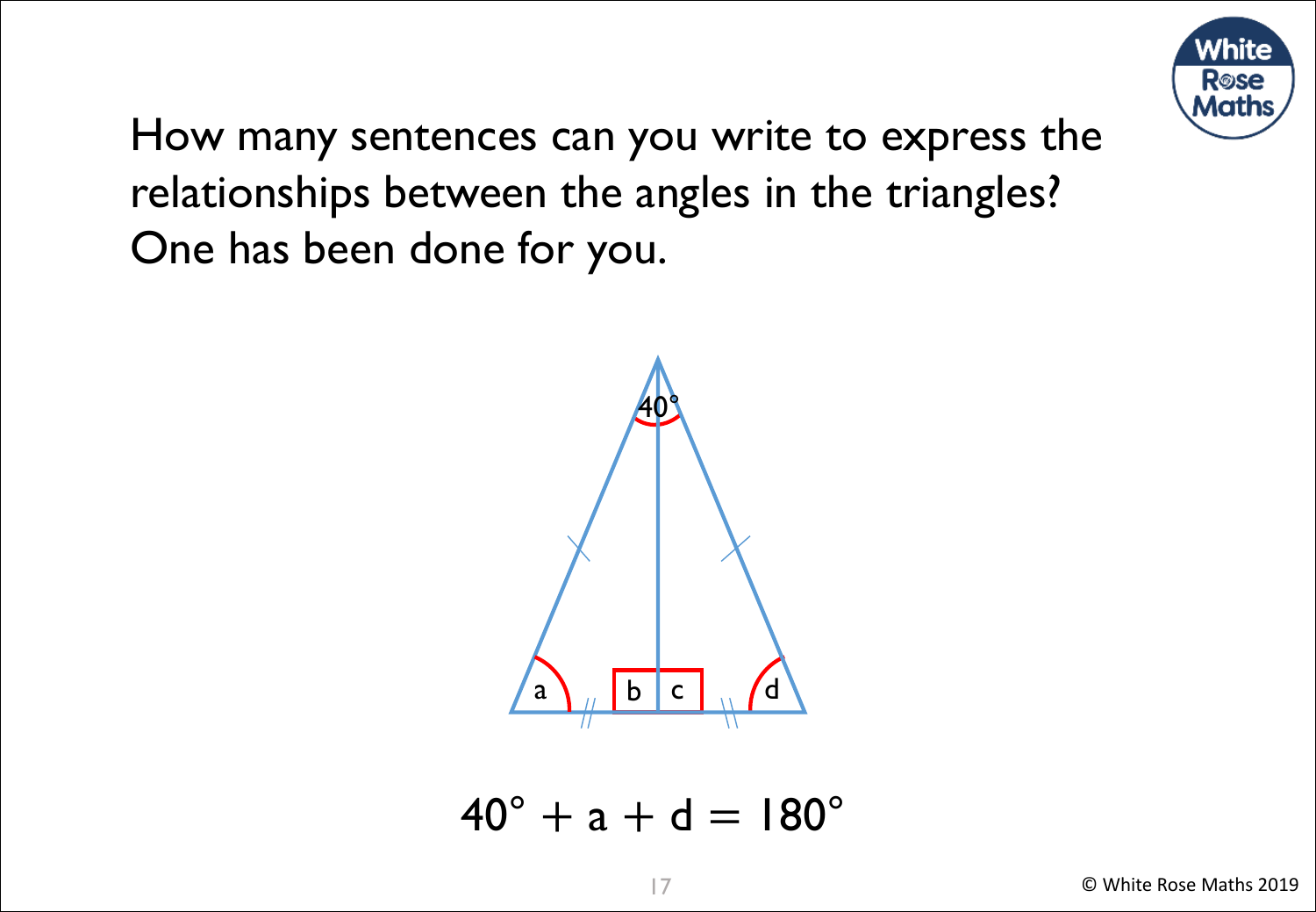

### Calculate the size of the reflex angle b

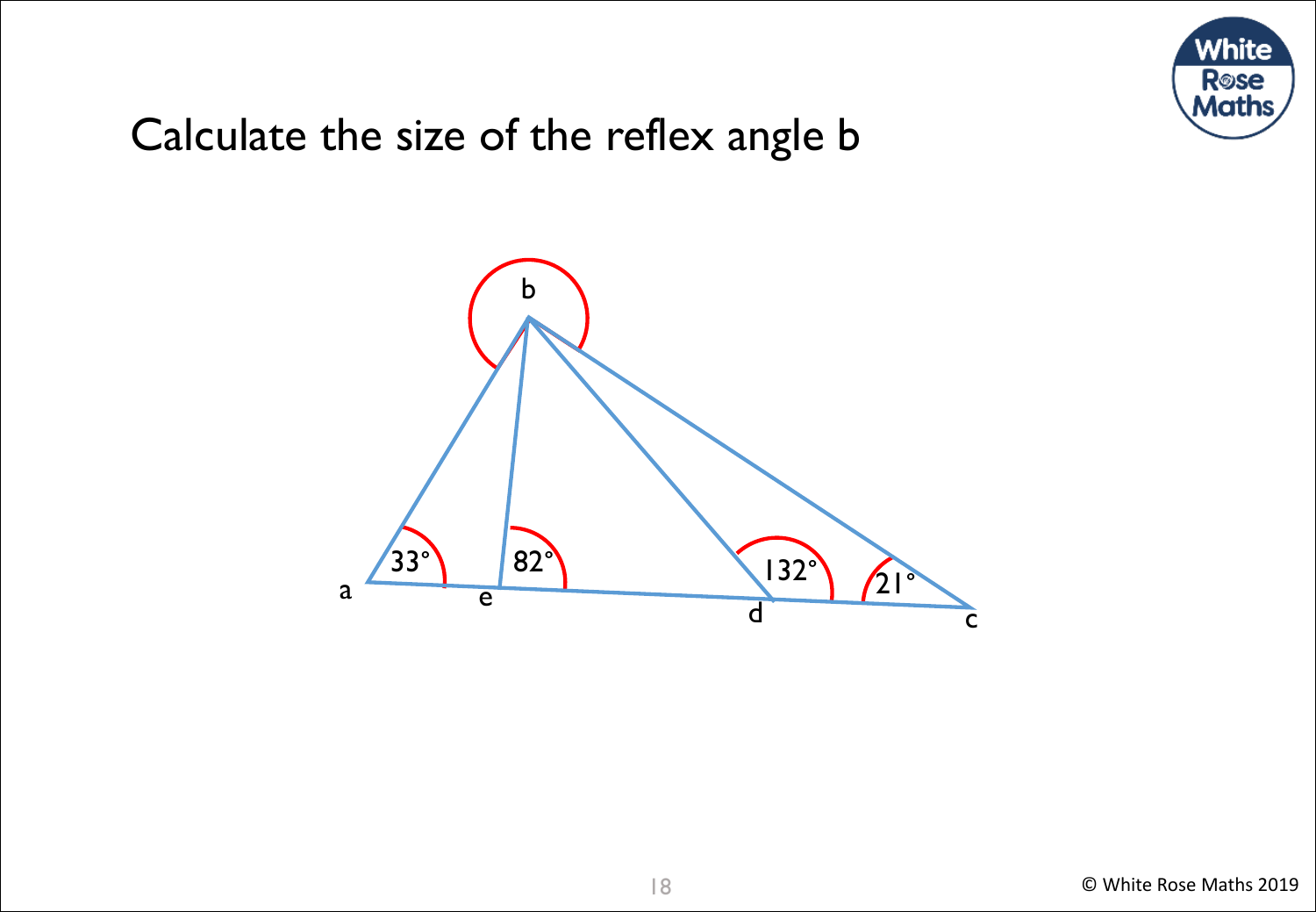

### Calculate the size of angles a, b and c?



Give reasons for all of your answers.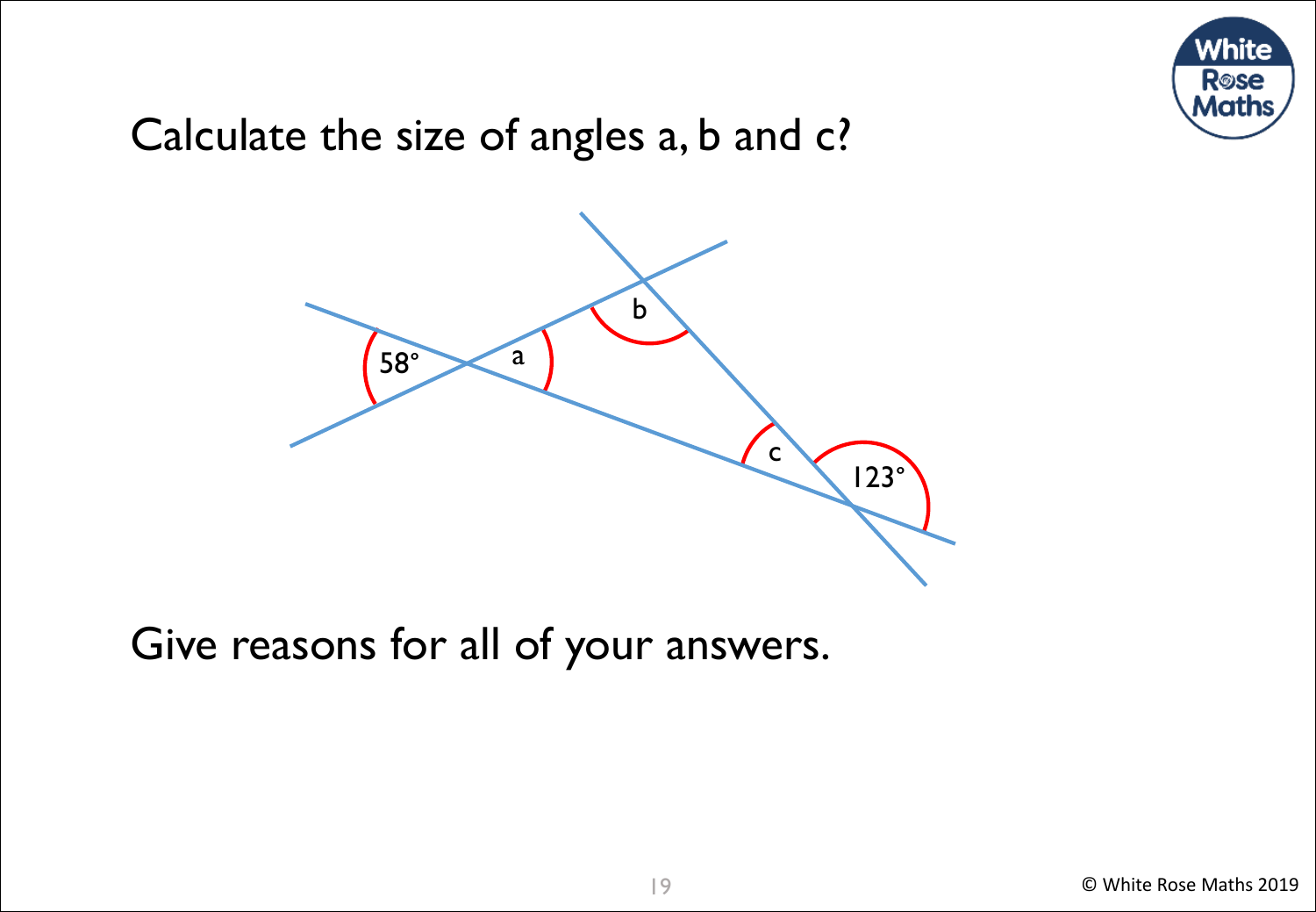

How many quadrilaterals can you make on the geoboard?



Identify the names of the different quadrilaterals.

What do you notice about the angles in certain quadrilaterals?

If your geoboard was  $4 \times 4$ , would you be able to make any different quadrilaterals?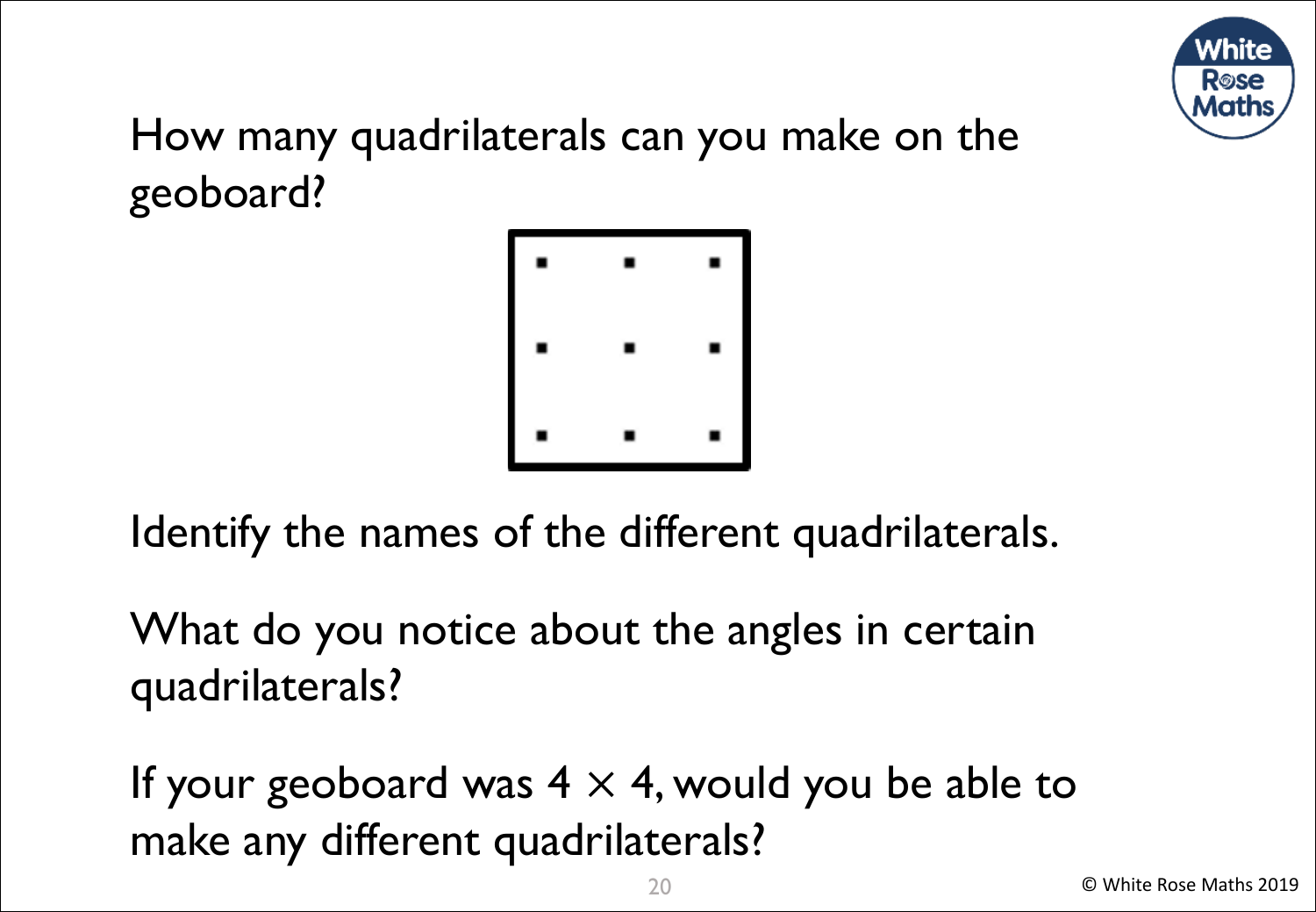



Draw two different shapes to prove Jack wrong. Measure and mark on the angles.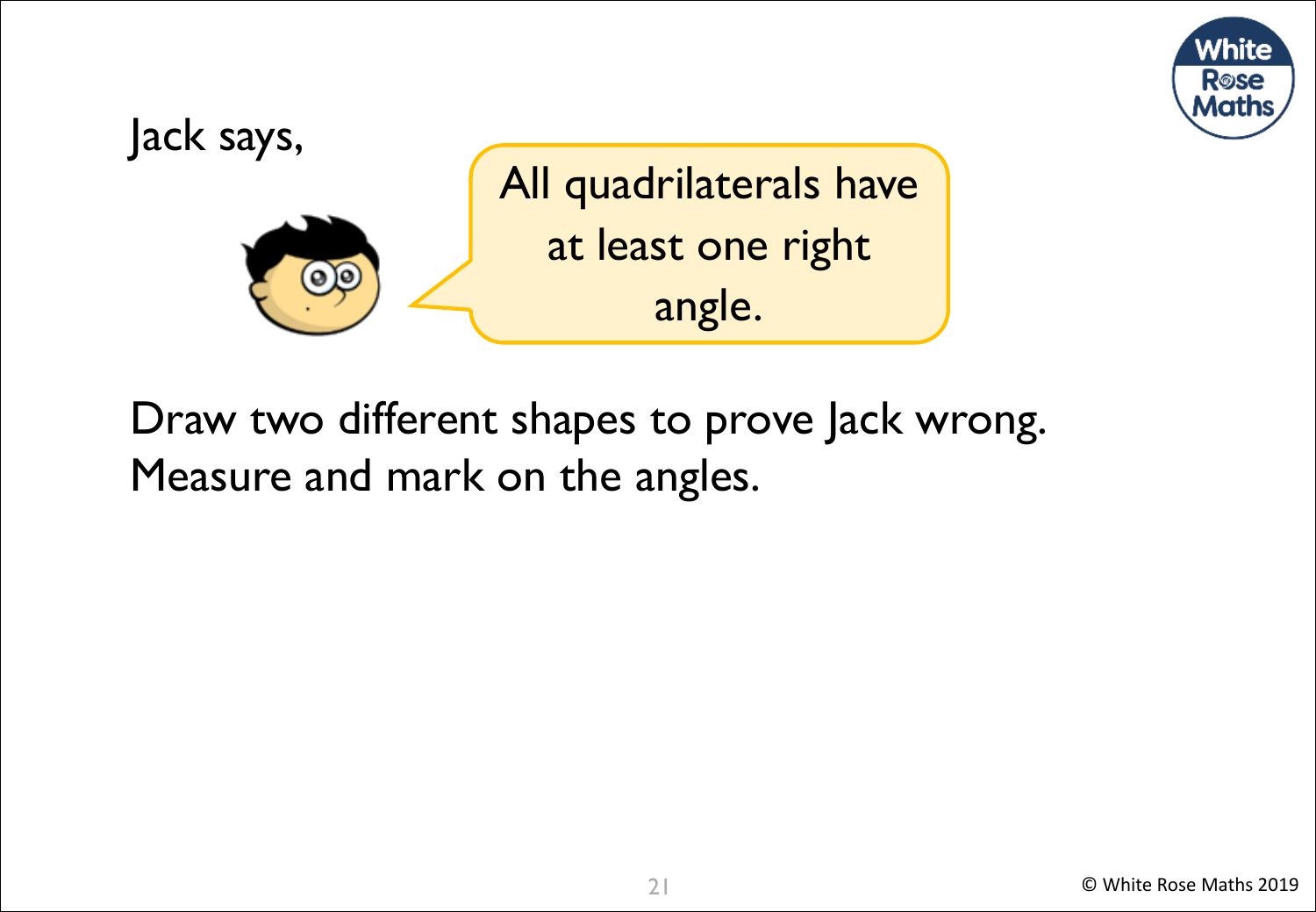

This quadrilateral is split into two triangles.



Use your knowledge of angles in a triangle to find the sum of angles in a quadrilateral.

Split other quadrilaterals into triangles too. What do you notice?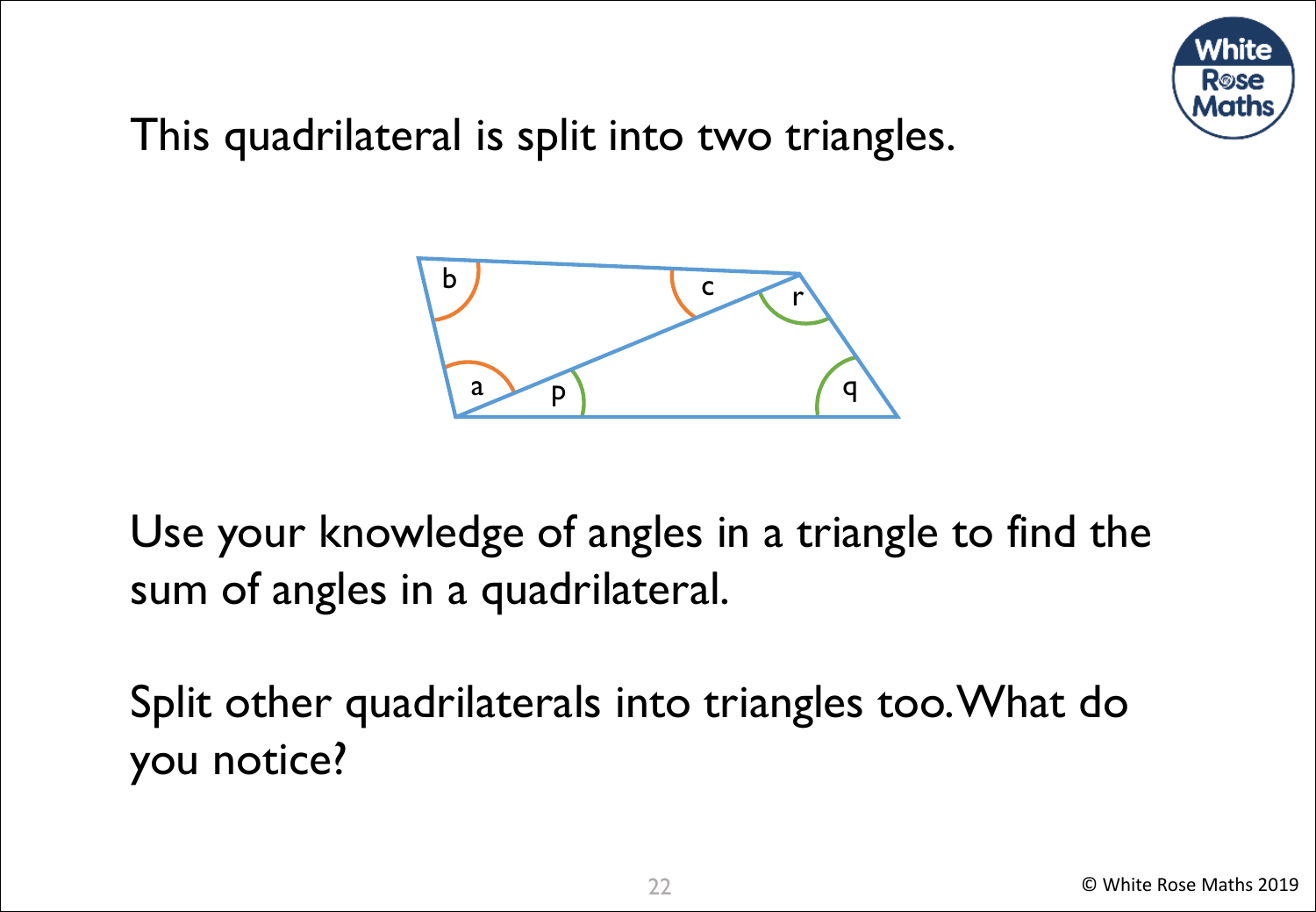

Use the clues to work out what shape each person has.



 $23$   $\bullet$  White Rose Maths 2019 What is the sum of the interior angles of each shape?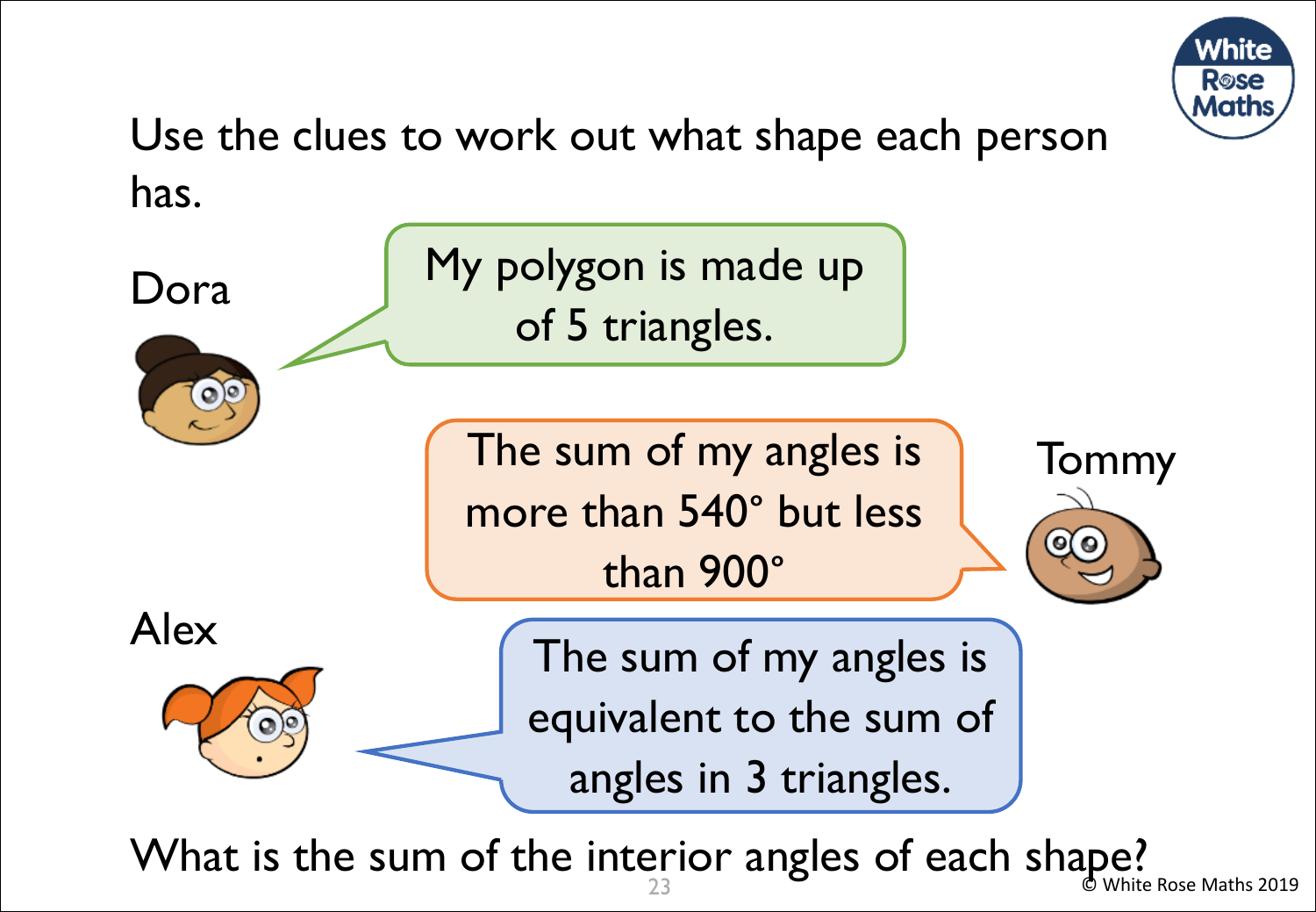

Here are two regular hexagons.



The interior angles of a hexagon sum to 720° Use this fact to work out angle a in the diagram.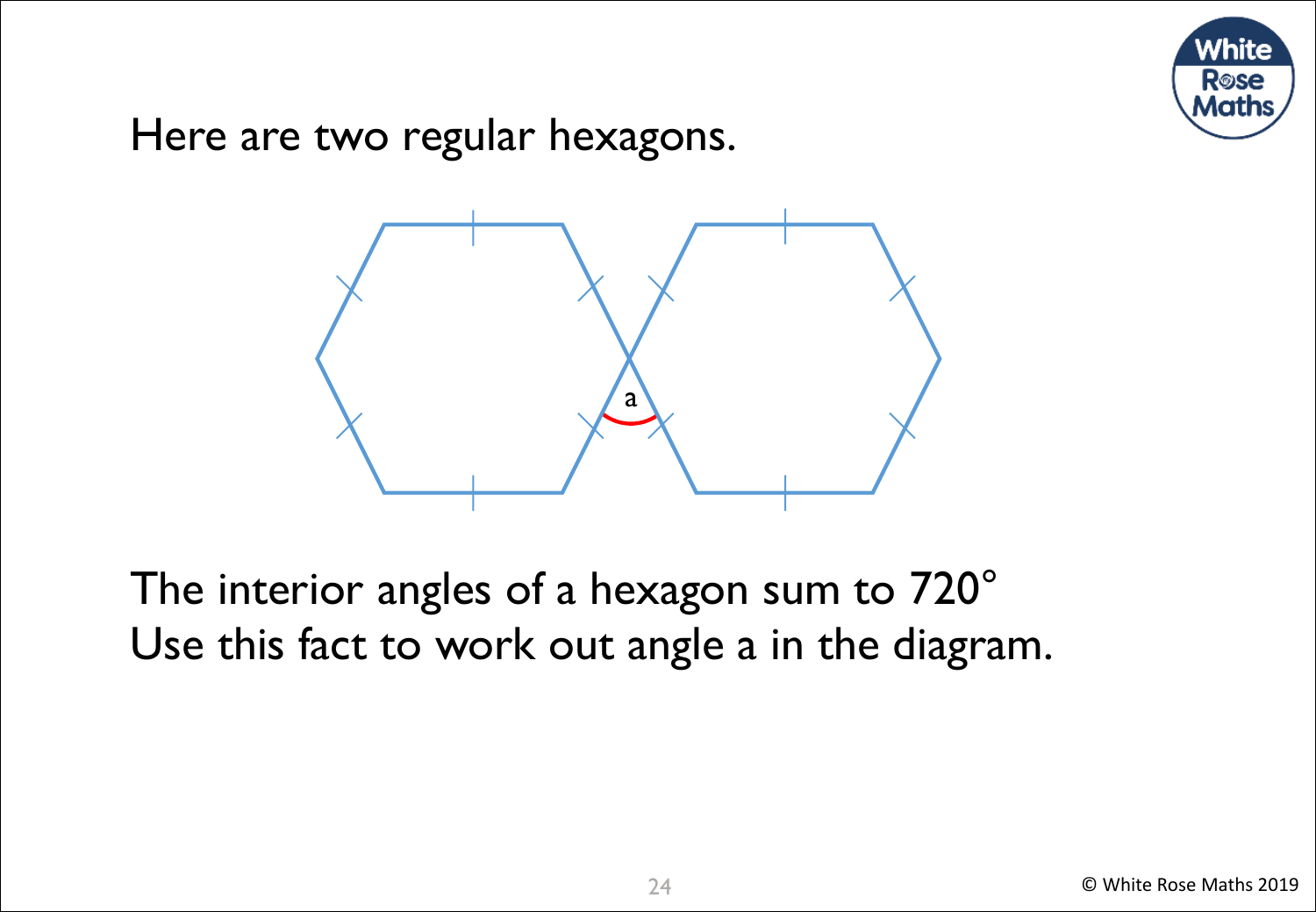

### Mr Harrison is designing a slide for the playground.



Use a scale of I cm to represent I m.

Draw a scale diagram.

Use the diagram to find out how long Mr Harrison needs the ladder to be.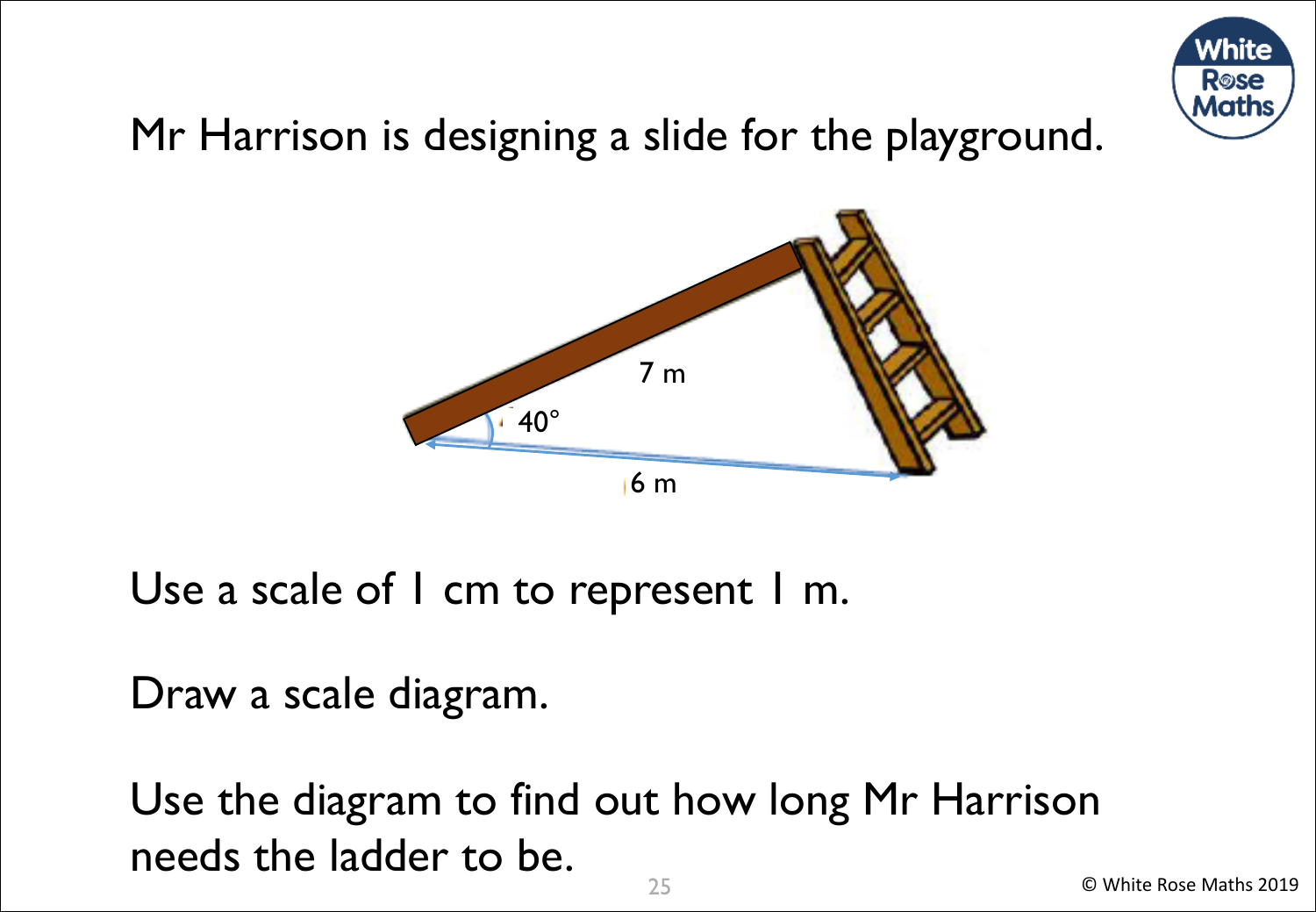

What is the size of an interior angle of the regular shape below.



Accurately draw a regular pentagon with side length 5 cm.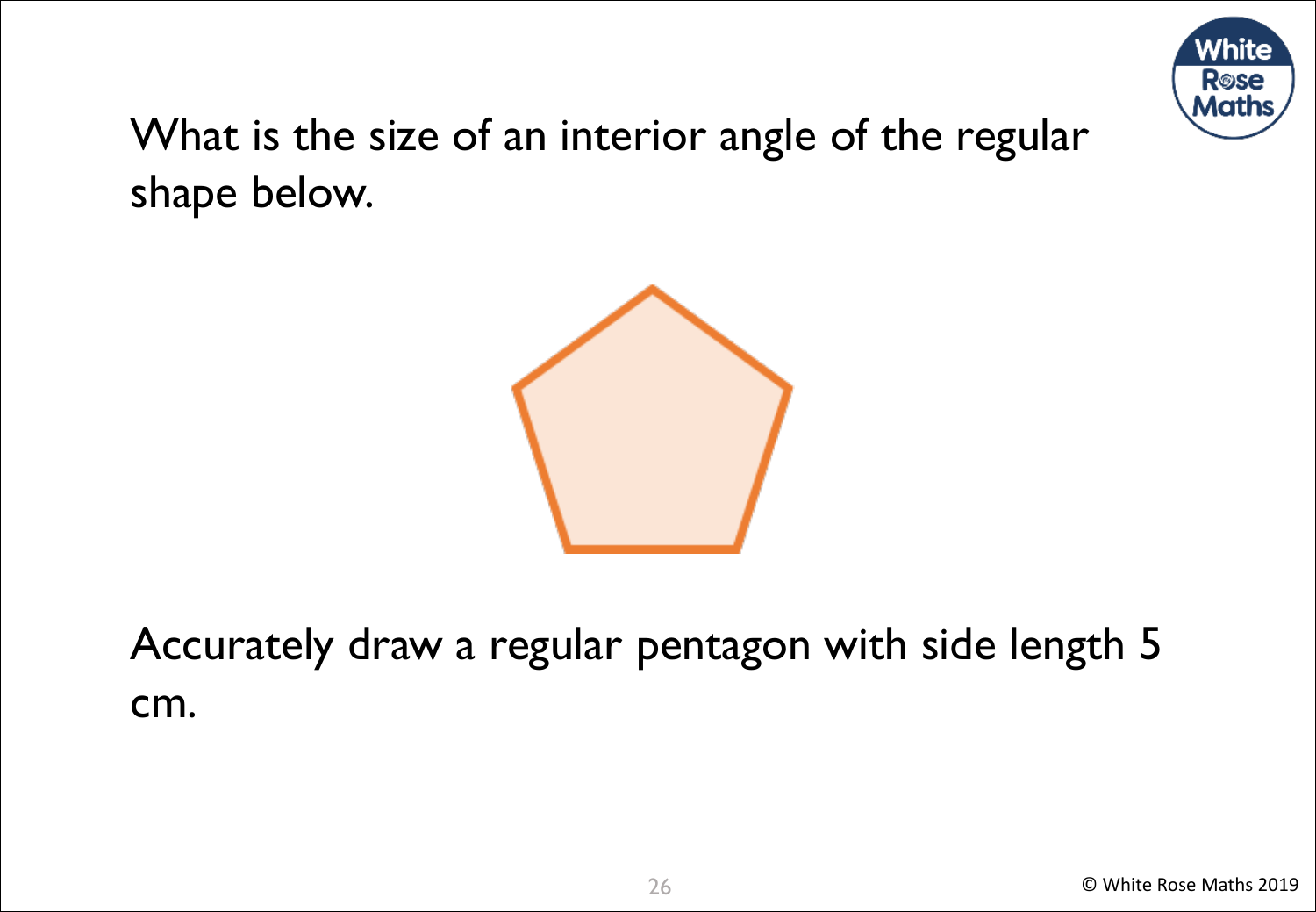

Eva has drawn a scalene triangle. Angle A is the biggest angle. Angle B is 20° larger than angle C. Angle C is the smallest angle, and it is 70° smaller than angle A.

Use a bar model to help you calculate the size of each angle, then construct Eva's triangle.

Is there more than one way to construct the triangle?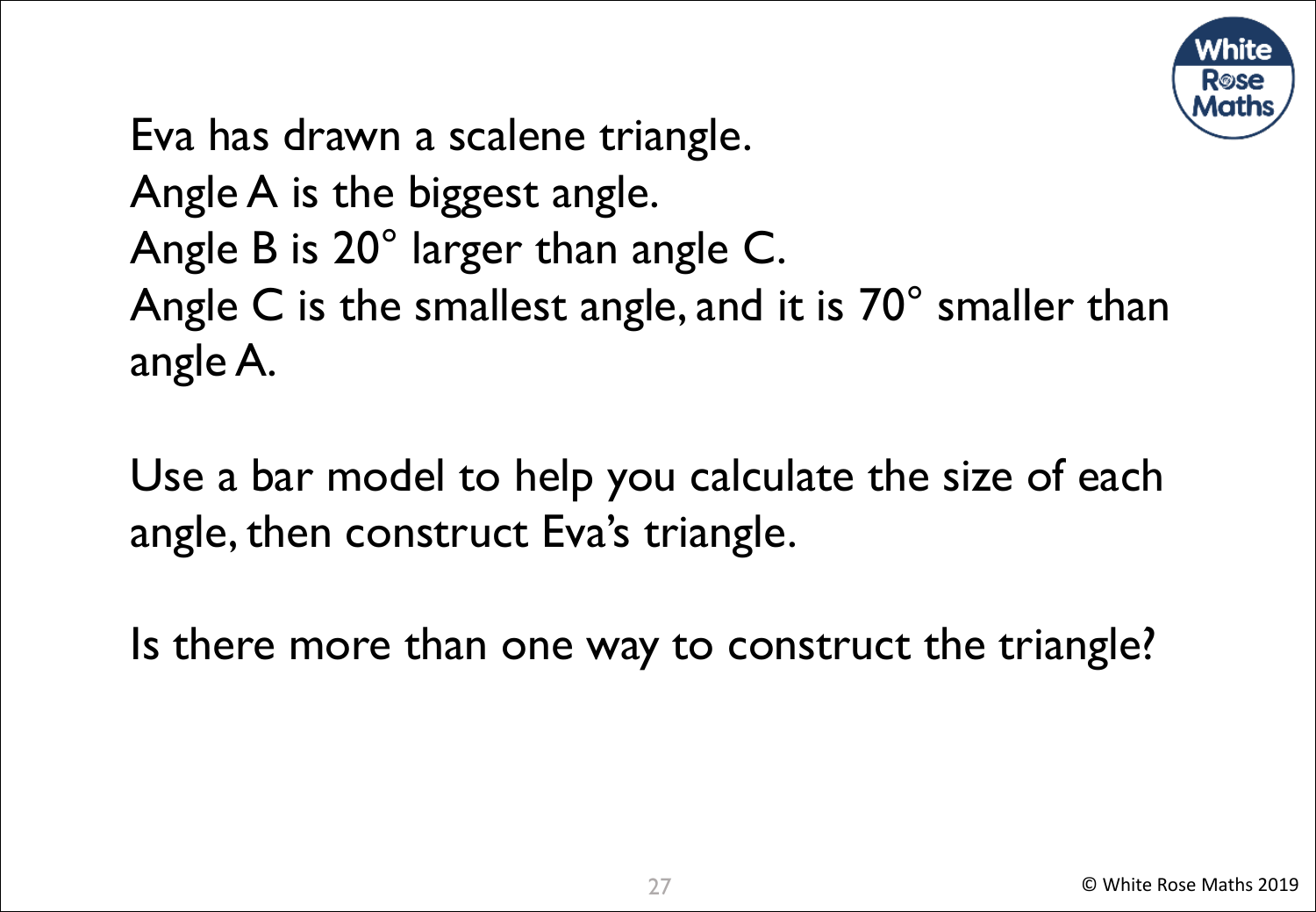

### Dora thinks that this net will fold to create a cube.



Do you agree with Dora? Explain your answer.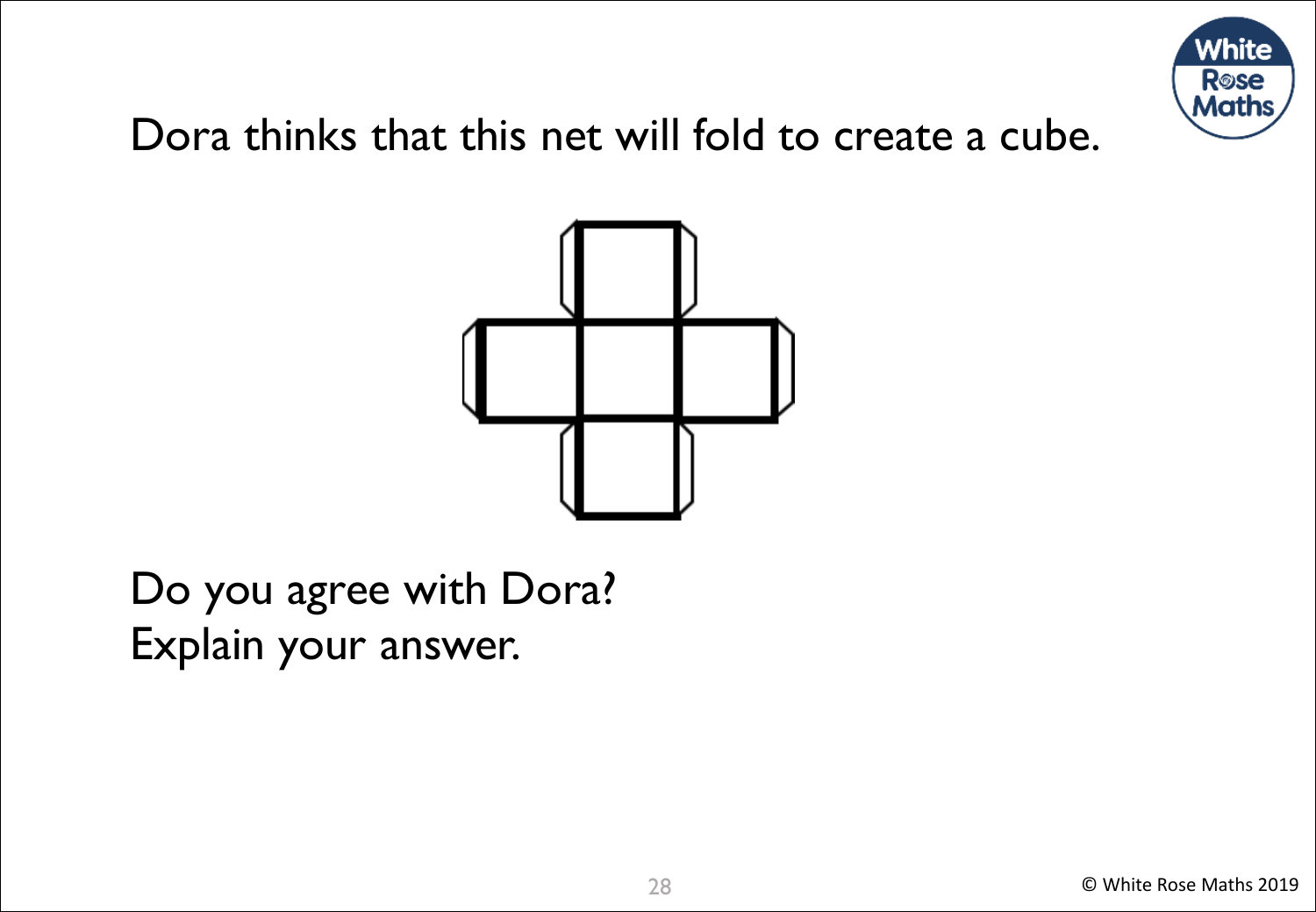



Use Polydron to investigate how many different nets can be made for a cube.

Is there a rule you need to follow?

Can you spot an arrangement that won't work before you build it?

How do you know why it will or won't work?

Can you record your investigation systematically?